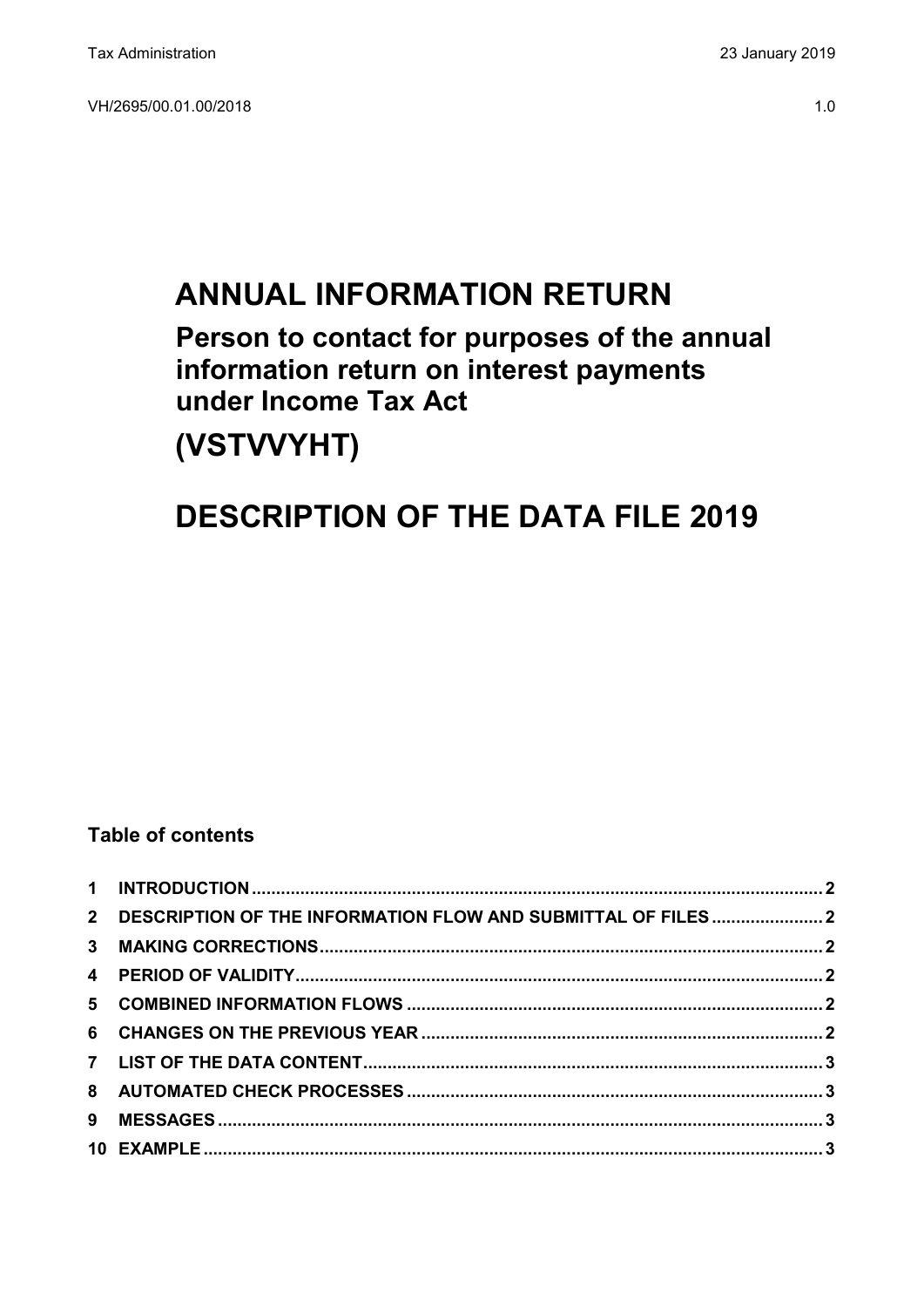### **Version history**

| Version<br><b>Date</b> |     | <b>Description</b>                                       |  |
|------------------------|-----|----------------------------------------------------------|--|
| 23.1.2019              | 1.0 | First release concerning the 2019 taxable year.          |  |
| 23.4.2019              |     | Some corrections were made to 7 List of the data content |  |

#### <span id="page-1-0"></span>**1 INTRODUCTION**

This guidance explains the structure of the required inbound file and the check procedures that follow. For more information, see tax.fi > About us > Information and material on taxation > IT developers > e-Filing guidance > Electronic filing of information returns General description.

#### <span id="page-1-1"></span>**2 DESCRIPTION OF THE INFORMATION FLOW AND SUBMITTAL OF FILES**

For more information and instructions, go to the 'Annual Information Returns' pages of the Website > Forms > Annual information.

For more information on how filers must identify themselves electronically, on the requirements on Katso ID and Katso Role, and on the information flow's check routine for authorizations, click [here.](https://www.ilmoitin.fi/webtamo/sivut/IlmoituslajiRoolit?kieli=en&tv=VSTVVYHT)

#### <span id="page-1-2"></span>**3 MAKING CORRECTIONS**

For more information, see tax.fi > About us > Information and material on taxation > IT developers > e-Filing guidance > Making corrections to e-filed submittals of information returns.

#### <span id="page-1-3"></span>**4 PERIOD OF VALIDITY**

This specification sets out the requirements of file formatting that come into force 29 January 2019 and continue to be in force until a new version of this specification is released.

For deadline dates for filing, see tax.fi > Verohallinto > Tietoa verotuksesta > Ohjelmistokehittäjät > Aikataulut (Available in Finnish and Swedish).

#### <span id="page-1-4"></span>**5 COMBINED INFORMATION FLOWS**

You may send us the following flows in the same computer file as you are sending your VSTVVYHT flow:

**VSTVERIE** 

#### <span id="page-1-5"></span>**6 CHANGES ON THE PREVIOUS YEAR**

| <b>Version</b> | Data Name   | Data element                                   | <b>Description</b>                                                      |
|----------------|-------------|------------------------------------------------|-------------------------------------------------------------------------|
| 1.0            | 15-18/058   | Year of payment                                | Year changed                                                            |
|                | 150-161/014 | Name of the software that produced<br>the file | Added as a new data element                                             |
|                | 20-32/010   | Payor's ID                                     | Data format changed<br>YTUNNUS  HETU →<br>YTUNNUS2  HETU2 $\rightarrow$ |
|                | 86-98/080   | Account operator's Business ID                 | Data format changed<br>YTUNNUS → TIHOYHTEISO                            |